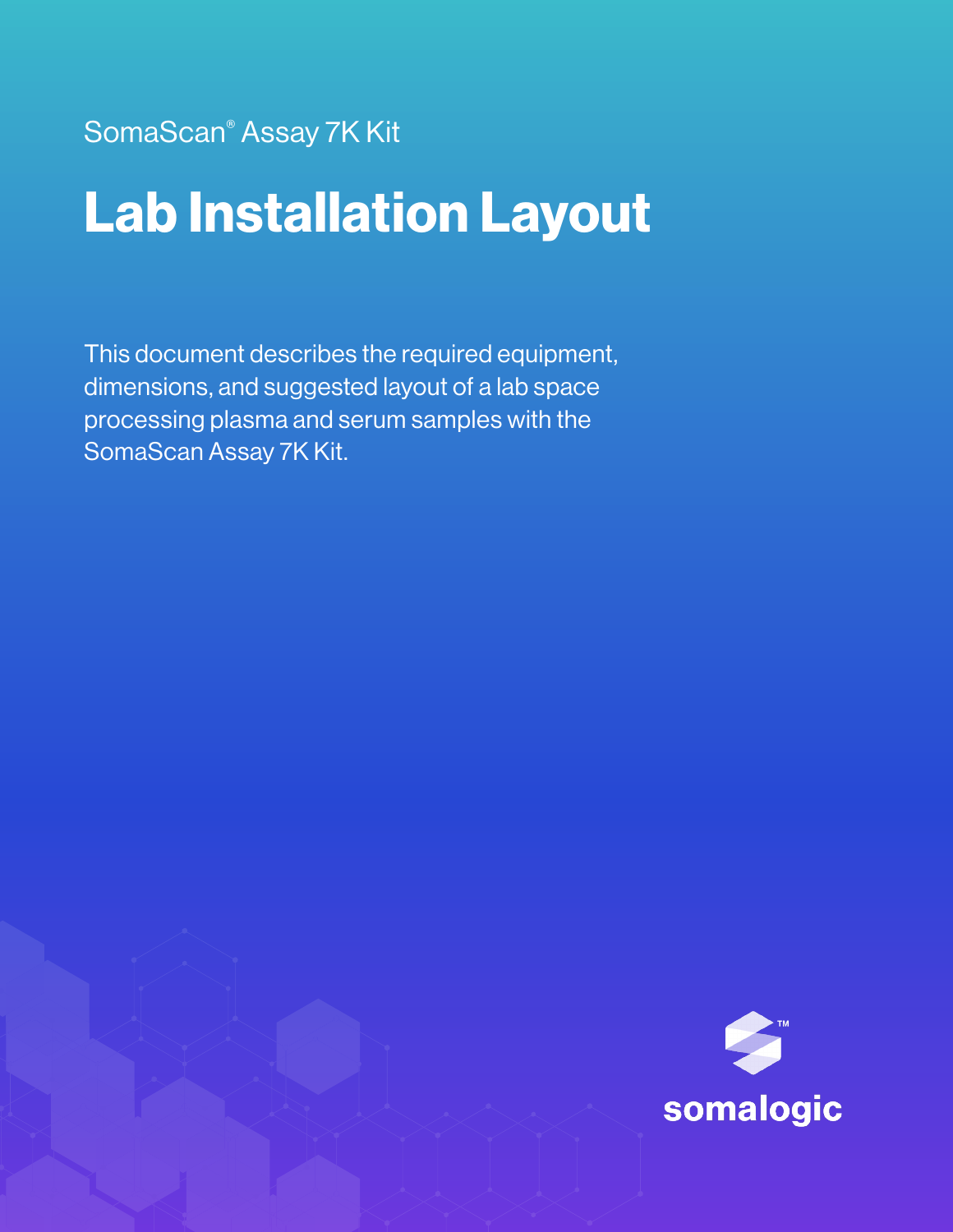

## Dimensions & Space Considerations

#### EXAMPLE LAYOUT: 10 feet x 21 feet

| $\circledast$<br>使<br>$\mathbf{A}$<br><b>TECAN FLUENT® 780</b><br><b>AUTOMATED WORKSTATION</b>                                        | $\bullet$<br>Pipette Storage<br>Fluent <sup>®</sup> 780<br>Microcentrifuge<br>Vortexer<br>Computer<br><b>PIPETTING STATION</b>                                              | .<br>Desiccator<br>.<br><b>GENERAL STORAGE</b>             | $\bigcirc$<br>1L Assay<br>Buffer<br>4 °C Kits<br><b>Bottles</b><br>4 °C FRIDGE | <b>SINK</b>                                                         |
|---------------------------------------------------------------------------------------------------------------------------------------|-----------------------------------------------------------------------------------------------------------------------------------------------------------------------------|------------------------------------------------------------|--------------------------------------------------------------------------------|---------------------------------------------------------------------|
|                                                                                                                                       |                                                                                                                                                                             |                                                            |                                                                                |                                                                     |
| IG<br><b>PROCESSING AREA</b><br>25 °C<br>GrantBio<br>Water<br>4-Position<br>Bath<br>Centrifuge<br>Shaker<br>.<br>Rack Thawing Station | $\bigcirc$<br><b>MICROARRAY SCANNING</b><br><b>&amp; WASHING STATION</b><br>SciGene Little<br>Agilent Technologies<br>SureScan Microarray<br>Dipper Slide Washer<br>Scanner | $\odot$<br><b>HYBRIDIZATION AREA</b><br>Hybridization Oven | $\bullet$<br>37 °C<br>Incubator                                                | $\odot$<br>$-80 °C$<br>$-20 °C$<br><b>FREEZER</b><br><b>FREEZER</b> |

**C** INDICATES THIS AREA CONTAINS EQUIPMENT THAT REQUIRES POWER OUTLETS

## **Tecan Fluent® 780 Automated Workstation**

#### **Dimensions:**

- **Height** (standard Z): 1,236 mm/48.6"
- **Height** (long Z): 2,301 mm/90.6"
- **Width**: 1,650 mm/64.96"
- **Depth**: 785 mm/30.9"

#### **Recommendation:**

Requires table 6 ft. or larger with additional bench space for computer. Workstation should not be exposed to direct sunlight or air flow. Workstation should be in close proximity to biohazard waste and recycling containers.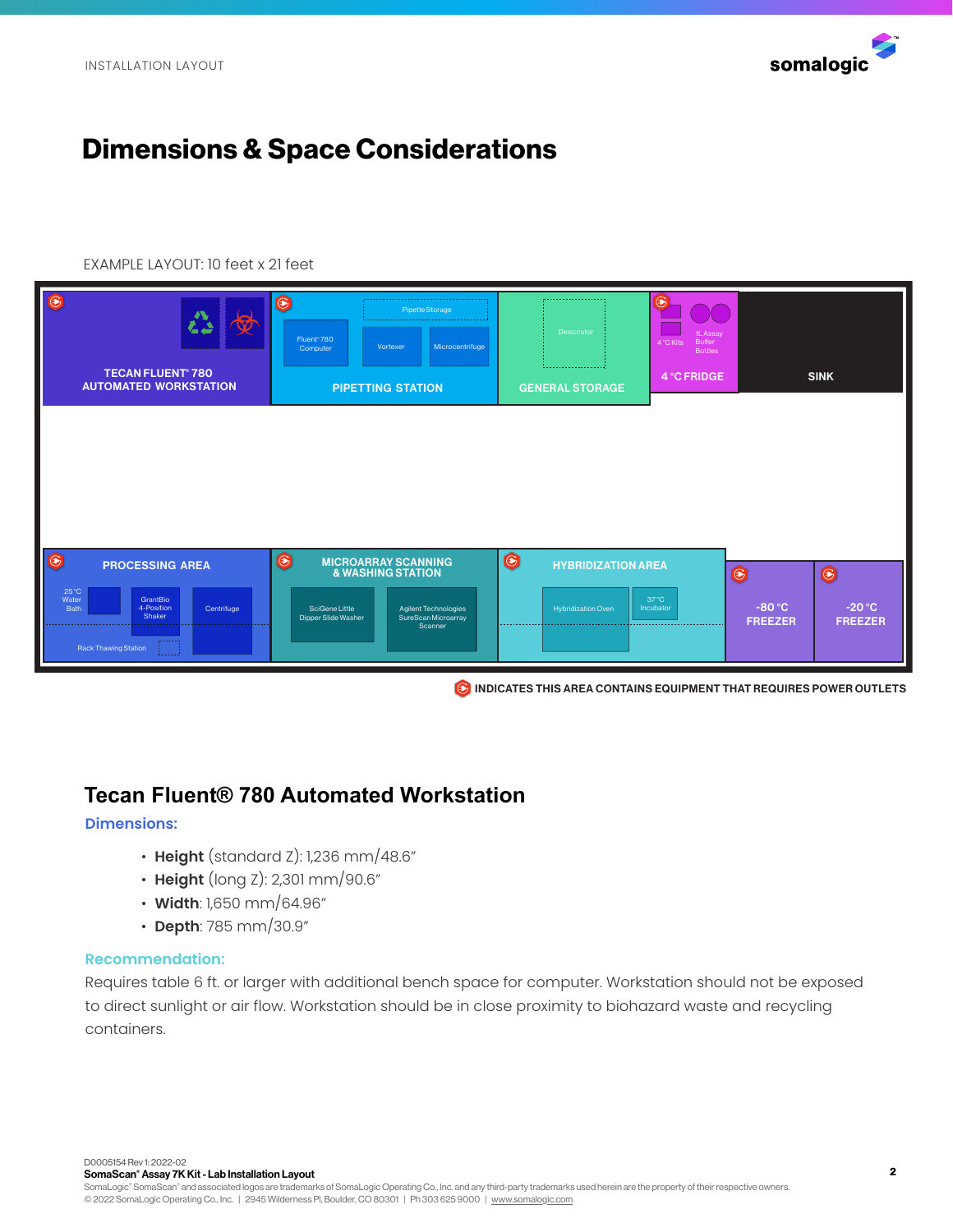

## **Processing Area**

#### **Dimensions:**

**6 ft. bench** space to accommodate

- 25 °C Water Bath (recommended dimensions 13.25" x 8.25" x 9.88")
- Centrifuge (18.5" x 21" x 13.4")
- GrantBio 4-Position Shaker (15" x 15" x 5.5")
- Rack Thawing Station (6.5" x 4.25" x 11")
	- Typically installed in storage shelfs above processing area

#### **Recommendation:**

Used in sample and reagent preparation, hybridization set-up, and consumable storage.

## **Pipetting Station**

**Dimensions:** 

Large, **empty lab bench** with space to accommodate

- Pipette Storage
- Vortexer
- Microcentrifuge

#### **Recommendation:**

Used when pipetting sample diluent, and in auxiliary preparation and slide dropping

## **Microarray Scanning & Washing Station**

#### **Dimensions:**

**6 ft. bench** space to accommodate

- Agilent Technologies SureScan Microarray Scanner (17" x 26" x 16.5")
- SciGene Little Dipper Slide Washer (20" x 28" x 22")
- Additional space for cracking slides
- Requires internet access

## **Hybridization Area**

#### **Dimensions:**

**6 ft. bench** space to accommodate

- Hybridization Oven (roughly 40" x 20" x 20")
- 37 °C Incubator (10" x 14" x 16")
- Storage for reagents, flammable liquids, and high BTU waste